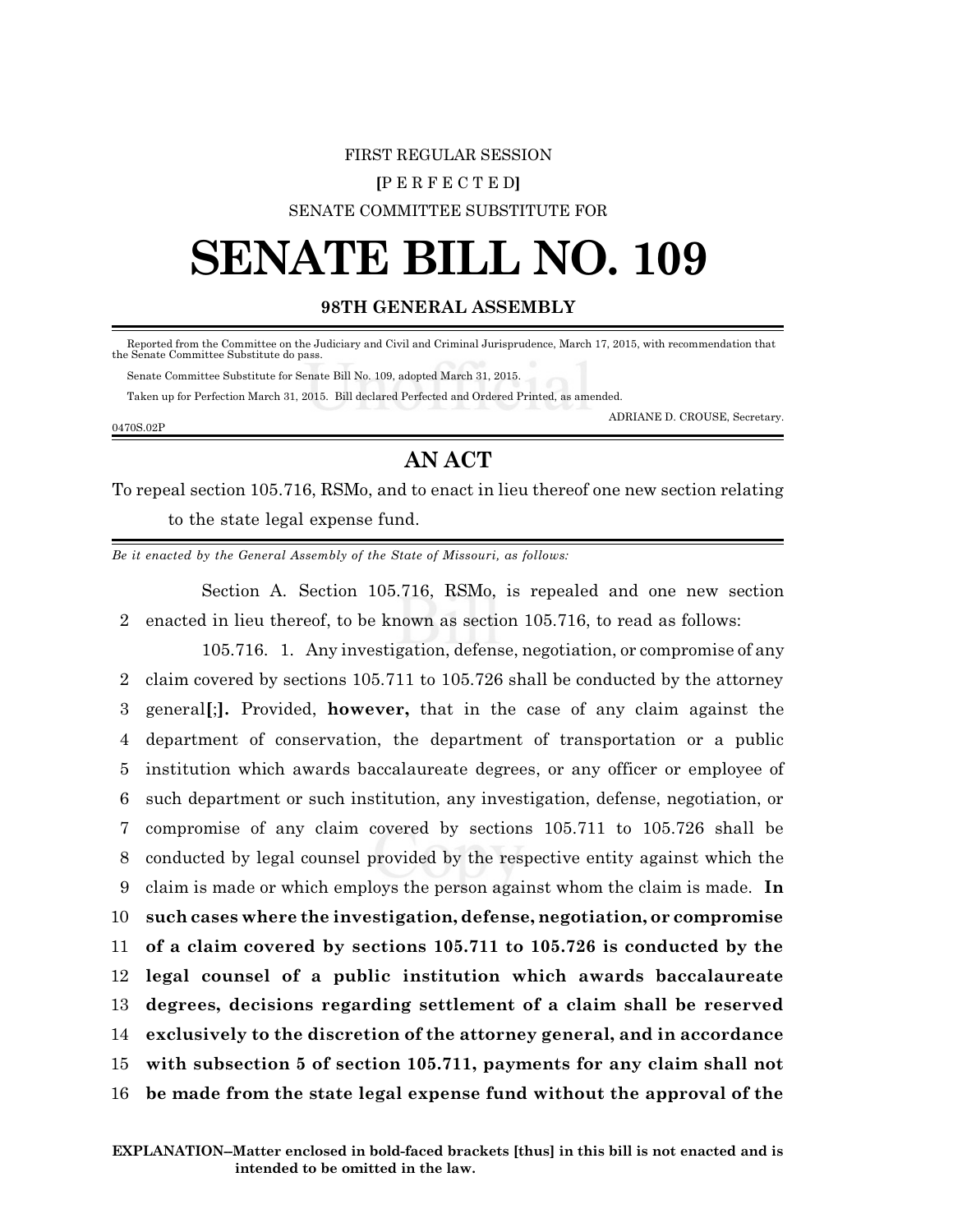SCS SB 109 2

 **attorney general. If the attorney general refuses to approve a settlement offer recommended for acceptance by a public institution which awards baccalaureate degrees, then the attorney general may, at the request of the public institution which awards baccalaureate degrees, assume all responsibility of the investigation, defense, negotiation, and compromise of the claim against the public institution which awards baccalaureate degrees from that point forward. The settlement of a claim against a public institution which awards baccalaureate degrees that does not involve funds from the state legal expense fund is not subject to the approval of the attorney general or the provisions of this section.**

 **2.** In the case of any payment from the state legal expense fund based upon a claim or judgment against the department of conservation, the department of transportation or any officer or employee thereof, the department so affected shall immediately transfer to the state legal expense fund from the department funds a sum equal to the amount expended from the state legal expense fund on its behalf.

 **[**2.**] 3.** All persons and entities protected by the state legal expense fund shall cooperate with the attorneys conducting any investigation and preparing any defense under the provisions of sections 105.711 to 105.726 by assisting such attorneys in all respects, including the making of settlements, the securing and giving of evidence, and the attending and obtaining witness to attend hearings and trials. Funds in the state legal expense fund shall not be used to pay claims and judgments against those persons and entities who do not cooperate as required by this subsection.

 **[**3.**] 4.** The provisions of sections 105.711 to 105.726 notwithstanding,the attorney general may investigate, defend, negotiate, or compromise any claim covered by sections 105.711 to 105.726 against any public institution which awards baccalaureate degrees whose governing body has declared a state of financial exigency.

 **[**4.**] 5.** Notwithstanding the provisions of subsection 2 of section 105.711, funds in the state legal expense fund may be expended prior to the payment of any claim or any final judgment to pay costs of defense, including reasonable attorney's fees for retention of legal counsel, when the attorney general determines that a conflict exists or particular expertise is required, and also to pay for related legal expenses including medical examination fees, expert witness